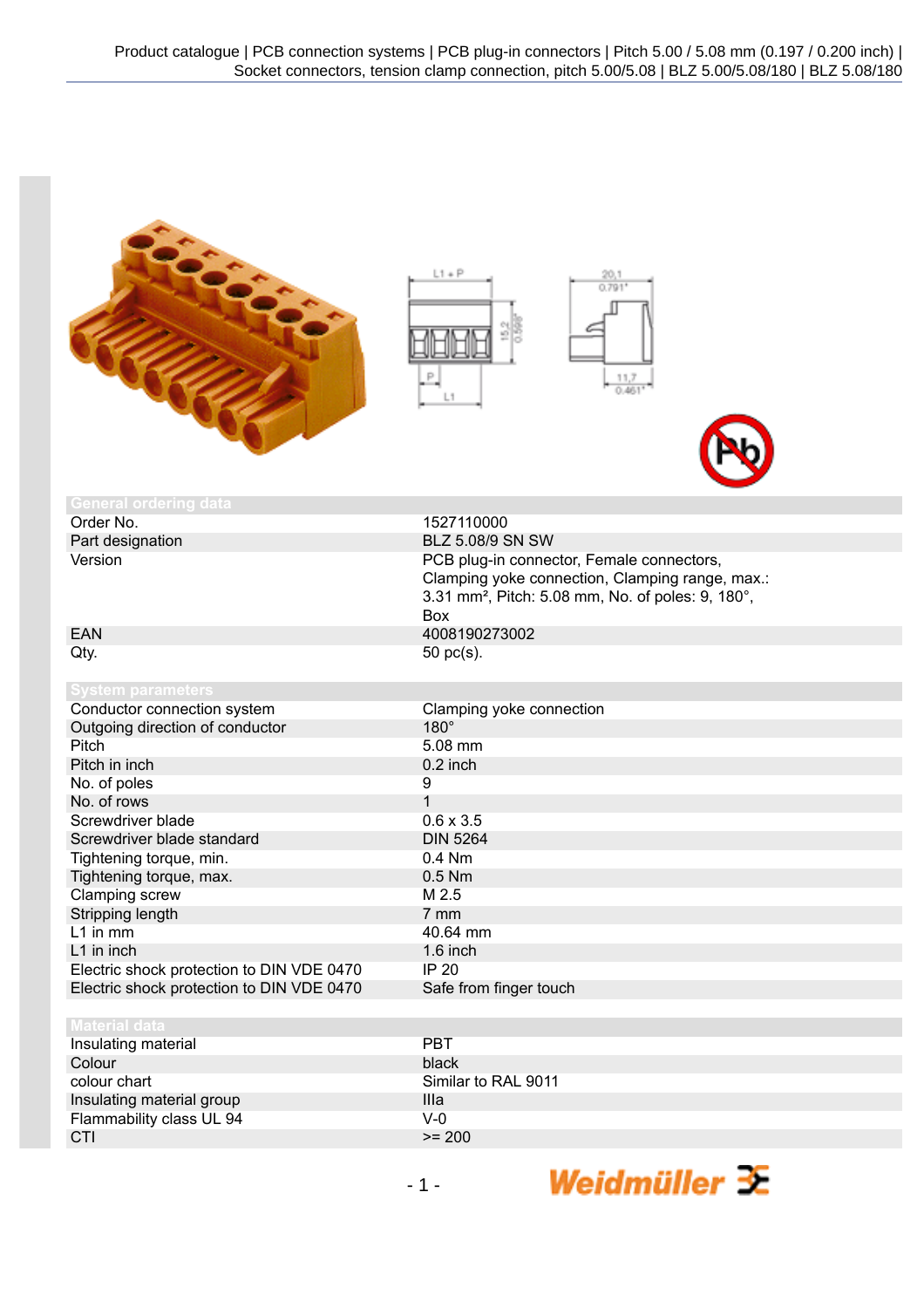| <b>Material data</b>                              |                         |
|---------------------------------------------------|-------------------------|
| Contact base material                             | Copper alloy            |
| Contact surface                                   | tinned                  |
|                                                   |                         |
| <b>Connectable conductors</b>                     |                         |
| Clamping range, min.                              | $0.13 \text{ mm}^2$     |
| Clamping range, max.                              | $3.31$ mm <sup>2</sup>  |
| AWG, min.                                         | 26                      |
| AWG, max.                                         | 12                      |
| Solid, min. H05(07) V-U                           | $0.2 \text{ mm}^2$      |
| Solid, max. H05(07) V-U                           | $2.5$ mm <sup>2</sup>   |
| Flexible, min. H05(07) V-K                        | $0.2$ mm <sup>2</sup>   |
| Flexible, max. H05(07) V-K                        | $2.5$ mm <sup>2</sup>   |
| With wire end ferrule, acc. to DIN 46 228/1, min. | $0.2$ mm <sup>2</sup>   |
| With wire end ferrule, acc. to DIN 46 228/1, max. | $2.5$ mm <sup>2</sup>   |
| w. plastic collar ferrule, DIN 46228 pt 4, min.   | $0.2$ mm <sup>2</sup>   |
| w. plastic collar ferrule, DIN 46228 pt 4, max.   | $2.5$ mm <sup>2</sup>   |
| Gauge to EN 60999 a x b; ø                        | 2.8 mm x 2.0 mm; 2.4 mm |
|                                                   |                         |
| <b>DIN IEC rating data</b>                        |                         |
| Rated current, min. No. pins (Tu=20°C)            | 19 A                    |
| Rated current, max. No. pins (Tu=20°C)            | 14.5 A                  |
| Rated current, min. No. pins(Tu=40°C)             | 16 A                    |
| Rated current, max. No. pins (Tu=40°C)            | 12.5 A                  |
| Rated voltage for overvoltage class/pollution     | 400 V                   |
| severity II/2                                     |                         |
| Rated voltage for overvoltage class/pollution     | 320 V                   |
| severity III/2                                    |                         |
| Rated voltage for overvoltage class/pollution     | 250 V                   |
| severity III/3                                    |                         |
| Rated impulse withstand voltage for overvoltage   | 4 kV                    |
| class/pollution severity II/2                     |                         |
| Rated impulse withstand voltage for overvoltage   | 4 kV                    |
| class/pollution severity III/2                    |                         |
| Rated impulse withstand voltage for overvoltage   | 4 kV                    |
| class/pollution severity III/3                    |                         |
| Short-time withstand current resistance           | 3 x 1s with 120 A       |
| <b>CSA rating data</b>                            |                         |
| Rated voltage (Use group D)                       | 300 V                   |
| Rated current (Use group D)                       | 10 A                    |
| AWG conductor (field wiring), min.                | 26                      |
| AWG conductor (field wiring), max.                | 12                      |
|                                                   |                         |
| UL 1059 rating data                               |                         |
| Rated voltage (Use group D)                       | 300 V                   |
| Rated current (Use group D)                       | 10 A                    |
| AWG conductor, min.                               | 26                      |
| AWG conductor, max.                               | 12                      |
|                                                   |                         |

Weidmüller  $\mathcal{F}$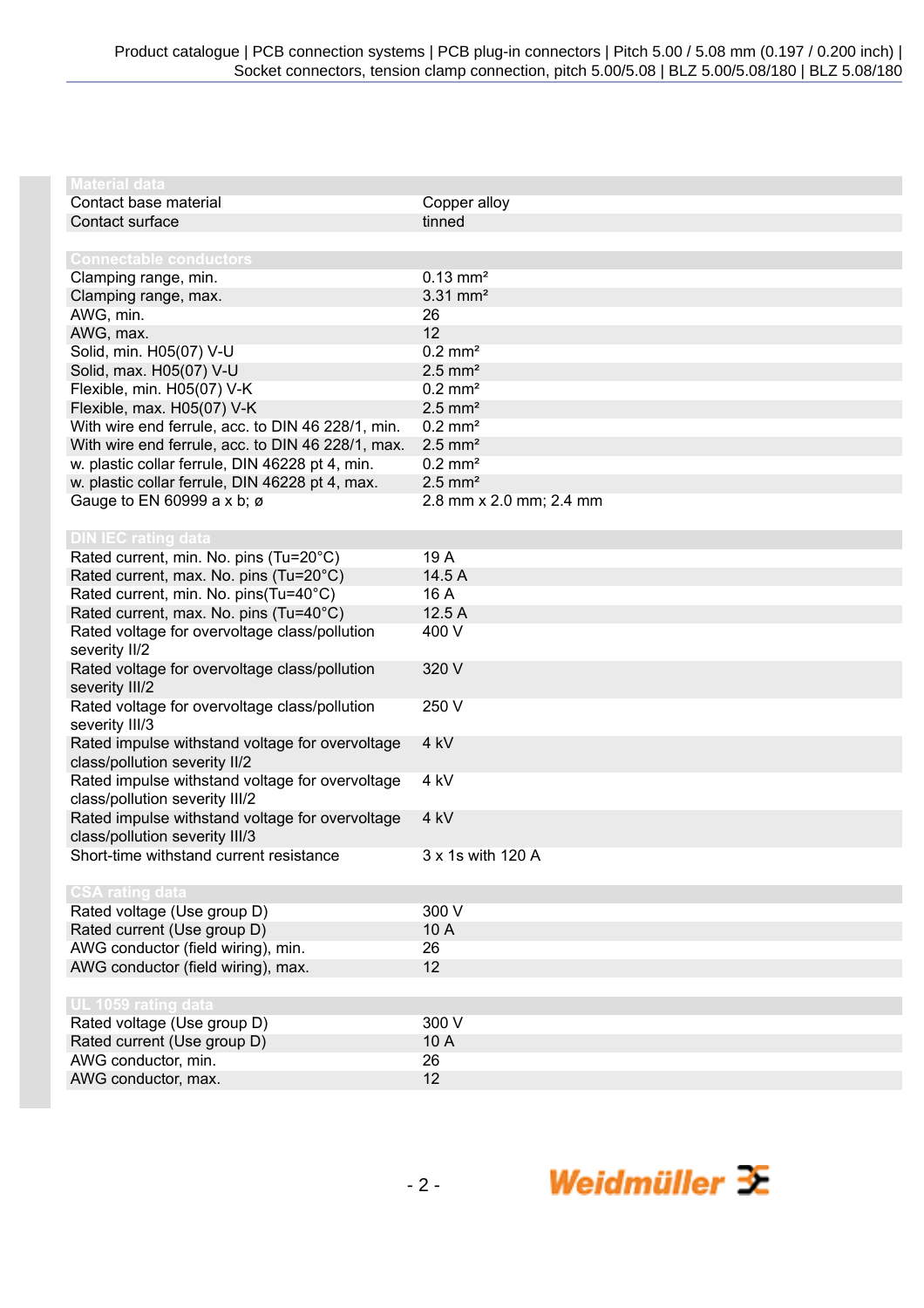| <b>Approvals</b>        |                         |                                                                                                                                                                   |
|-------------------------|-------------------------|-------------------------------------------------------------------------------------------------------------------------------------------------------------------|
| Approvals institutes    |                         | $\mathbf{V}$                                                                                                                                                      |
|                         |                         |                                                                                                                                                                   |
| <b>Downloads</b>        |                         |                                                                                                                                                                   |
| <b>DXF</b>              |                         | 16065 BLZ 5.08-9 SN SW DXF.dxf                                                                                                                                    |
| <b>STEP</b>             |                         | 1527110000_16065_BLZ_5.08-9_STP.stp                                                                                                                               |
| <b>Classifications</b>  |                         |                                                                                                                                                                   |
| <b>ETIM 2.0</b>         |                         | <b>NK</b>                                                                                                                                                         |
| <b>ETIM 3.0</b>         |                         | EC001284                                                                                                                                                          |
| eClass 4.1              |                         | 27-26-07-01                                                                                                                                                       |
| eClass 5.0              |                         | 27-26-07-01                                                                                                                                                       |
| eClass 5.1              |                         | 27-26-07-04                                                                                                                                                       |
| <b>Similar products</b> |                         |                                                                                                                                                                   |
| Order No.               | Part designation        | Version                                                                                                                                                           |
| 1526560000              | BLZ 5.08/3 SN OR        | PCB plug-in connector, Female connectors, Clamping yoke<br>connection, Clamping range, max.: 3.31 mm <sup>2</sup> , Pitch: 5.08 mm, No.<br>of poles: 3, 180°, Box |
| 1526660000              | <b>BLZ 5.08/4 SN OR</b> | PCB plug-in connector, Female connectors, Clamping yoke<br>connection, Clamping range, max.: 3.31 mm <sup>2</sup> , Pitch: 5.08 mm, No.<br>of poles: 4, 180°, Box |
| 1526610000              | BLZ 5.08/4 SN SW        | PCB plug-in connector, Female connectors, Clamping yoke<br>connection, Clamping range, max.: 3.31 mm <sup>2</sup> , Pitch: 5.08 mm, No.<br>of poles: 4, 180°, Box |
| 1526510000              | BLZ 5.08/3 SN SW        | PCB plug-in connector, Female connectors, Clamping yoke<br>connection, Clamping range, max.: 3.31 mm <sup>2</sup> , Pitch: 5.08 mm, No.                           |

1526460000 BLZ 5.08/2 SN OR PCB plug-in connector, Female connectors, Clamping yoke connection, Clamping range, max.: 3.31 mm², Pitch: 5.08 mm, No. of poles: 2, 180°, Box 1526760000 BLZ 5.08/5 SN OR PCB plug-in connector, Female connectors, Clamping yoke connection, Clamping range, max.: 3.31 mm², Pitch: 5.08 mm, No. of poles: 5, 180°, Box

of poles: 3, 180°, Box

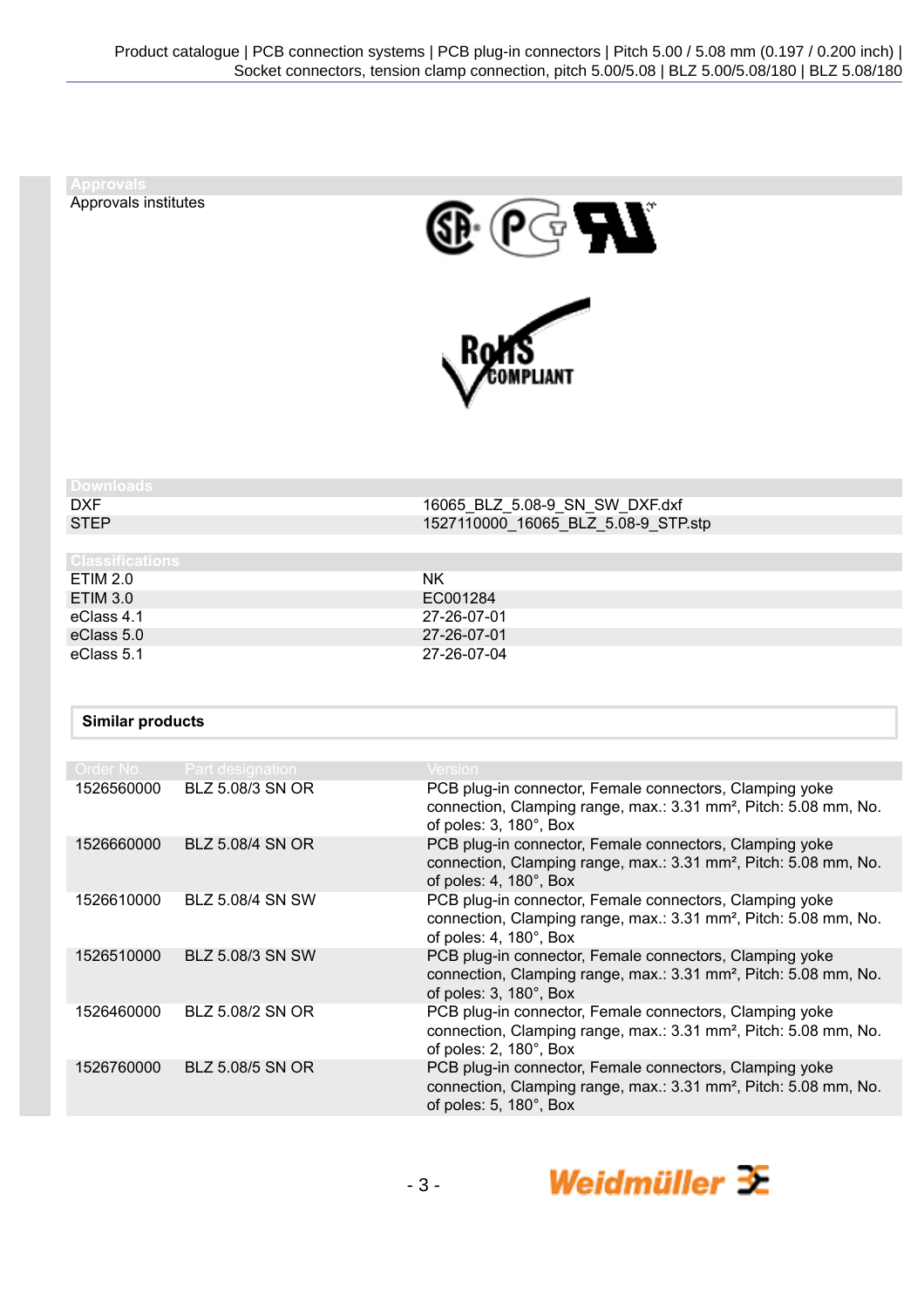| 1526710000 | BLZ 5.08/5 SN SW        | PCB plug-in connector, Female connectors, Clamping yoke<br>connection, Clamping range, max.: 3.31 mm <sup>2</sup> , Pitch: 5.08 mm, No.<br>of poles: 5, 180°, Box  |
|------------|-------------------------|--------------------------------------------------------------------------------------------------------------------------------------------------------------------|
| 1526410000 | BLZ 5.08/2 SN SW        | PCB plug-in connector, Female connectors, Clamping yoke<br>connection, Clamping range, max.: 3.31 mm <sup>2</sup> , Pitch: 5.08 mm, No.<br>of poles: 2, 180°, Box  |
| 1526860000 | BLZ 5.08/6 SN OR        | PCB plug-in connector, Female connectors, Clamping yoke<br>connection, Clamping range, max.: 3.31 mm <sup>2</sup> , Pitch: 5.08 mm, No.<br>of poles: 6, 180°, Box  |
| 1526810000 | BLZ 5.08/6 SN SW        | PCB plug-in connector, Female connectors, Clamping yoke<br>connection, Clamping range, max.: 3.31 mm <sup>2</sup> , Pitch: 5.08 mm, No.<br>of poles: 6, 180°, Box  |
| 1526960000 | BLZ 5.08/7 SN OR        | PCB plug-in connector, Female connectors, Clamping yoke<br>connection, Clamping range, max.: 3.31 mm <sup>2</sup> , Pitch: 5.08 mm, No.<br>of poles: 7, 180°, Box  |
| 1526910000 | BLZ 5.08/7 SN SW        | PCB plug-in connector, Female connectors, Clamping yoke<br>connection, Clamping range, max.: 3.31 mm <sup>2</sup> , Pitch: 5.08 mm, No.<br>of poles: 7, 180°, Box  |
| 1527060000 | BLZ 5.08/8 SN OR        | PCB plug-in connector, Female connectors, Clamping yoke<br>connection, Clamping range, max.: 3.31 mm <sup>2</sup> , Pitch: 5.08 mm, No.<br>of poles: 8, 180°, Box  |
| 1527010000 | <b>BLZ 5.08/8 SN SW</b> | PCB plug-in connector, Female connectors, Clamping yoke<br>connection, Clamping range, max.: 3.31 mm <sup>2</sup> , Pitch: 5.08 mm, No.<br>of poles: 8, 180°, Box  |
| 1527160000 | BLZ 5.08/9 SN OR        | PCB plug-in connector, Female connectors, Clamping yoke<br>connection, Clamping range, max.: 3.31 mm <sup>2</sup> , Pitch: 5.08 mm, No.<br>of poles: 9, 180°, Box  |
| 1527260000 | BLZ 5.08/10 SN OR       | PCB plug-in connector, Female connectors, Clamping yoke<br>connection, Clamping range, max.: 3.31 mm <sup>2</sup> , Pitch: 5.08 mm, No.<br>of poles: 10, 180°, Box |
| 1527210000 | BLZ 5.08/10 SN SW       | PCB plug-in connector, Female connectors, Clamping yoke<br>connection, Clamping range, max.: 3.31 mm <sup>2</sup> , Pitch: 5.08 mm, No.<br>of poles: 10, 180°, Box |
| 1527360000 | BLZ 5.08/11 SN OR       | PCB plug-in connector, Female connectors, Clamping yoke<br>connection, Clamping range, max.: 3.31 mm <sup>2</sup> , Pitch: 5.08 mm, No.<br>of poles: 11, 180°, Box |
| 1527310000 | BLZ 5.08/11 SN SW       | PCB plug-in connector, Female connectors, Clamping yoke<br>connection, Clamping range, max.: 3.31 mm <sup>2</sup> , Pitch: 5.08 mm, No.<br>of poles: 11, 180°, Box |
| 1527460000 | BLZ 5.08/12 SN OR       | PCB plug-in connector, Female connectors, Clamping yoke<br>connection, Clamping range, max.: 3.31 mm <sup>2</sup> , Pitch: 5.08 mm, No.<br>of poles: 12, 180°, Box |
| 1527410000 | BLZ 5.08/12 SN SW       | PCB plug-in connector, Female connectors, Clamping yoke<br>connection, Clamping range, max.: 3.31 mm <sup>2</sup> , Pitch: 5.08 mm, No.<br>of poles: 12, 180°, Box |
| 1527560000 | BLZ 5.08/13 SN OR       | PCB plug-in connector, Female connectors, Clamping yoke<br>connection, Clamping range, max.: 3.31 mm <sup>2</sup> , Pitch: 5.08 mm, No.<br>of poles: 13, 180°, Box |
| 1527510000 | BLZ 5.08/13 SN SW       | PCB plug-in connector, Female connectors, Clamping yoke<br>connection, Clamping range, max.: 3.31 mm <sup>2</sup> , Pitch: 5.08 mm, No.<br>of poles: 13, 180°, Box |

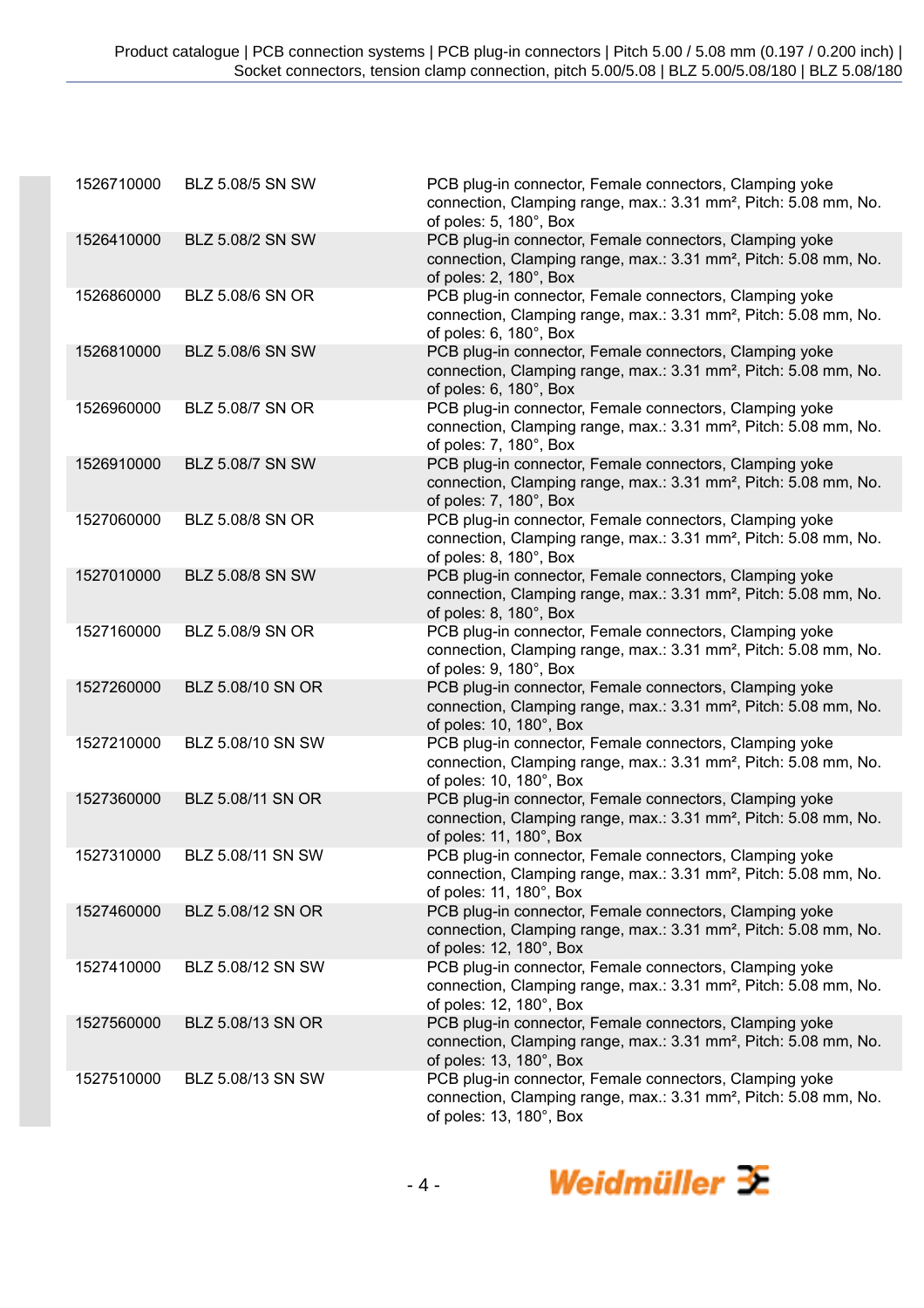| 1527660000 | BLZ 5.08/14 SN OR | PCB plug-in connector, Female connectors, Clamping yoke<br>connection, Clamping range, max.: 3.31 mm <sup>2</sup> , Pitch: 5.08 mm, No.<br>of poles: 14, 180°, Box |
|------------|-------------------|--------------------------------------------------------------------------------------------------------------------------------------------------------------------|
| 1527610000 | BLZ 5.08/14 SN SW | PCB plug-in connector, Female connectors, Clamping yoke<br>connection, Clamping range, max.: 3.31 mm <sup>2</sup> , Pitch: 5.08 mm, No.<br>of poles: 14, 180°, Box |
| 1527760000 | BLZ 5.08/15 SN OR | PCB plug-in connector, Female connectors, Clamping yoke<br>connection, Clamping range, max.: 3.31 mm <sup>2</sup> , Pitch: 5.08 mm, No.<br>of poles: 15, 180°, Box |
| 1527710000 | BLZ 5.08/15 SN SW | PCB plug-in connector, Female connectors, Clamping yoke<br>connection, Clamping range, max.: 3.31 mm <sup>2</sup> , Pitch: 5.08 mm, No.<br>of poles: 15, 180°, Box |
| 1527860000 | BLZ 5.08/16 SN OR | PCB plug-in connector, Female connectors, Clamping yoke<br>connection, Clamping range, max.: 3.31 mm <sup>2</sup> , Pitch: 5.08 mm, No.<br>of poles: 16, 180°, Box |
| 1527810000 | BLZ 5.08/16 SN SW | PCB plug-in connector, Female connectors, Clamping yoke<br>connection, Clamping range, max.: 3.31 mm <sup>2</sup> , Pitch: 5.08 mm, No.<br>of poles: 16, 180°, Box |
| 1527960000 | BLZ 5.08/17 SN OR | PCB plug-in connector, Female connectors, Clamping yoke<br>connection, Clamping range, max.: 3.31 mm <sup>2</sup> , Pitch: 5.08 mm, No.<br>of poles: 17, 180°, Box |
| 1527910000 | BLZ 5.08/17 SN SW | PCB plug-in connector, Female connectors, Clamping yoke<br>connection, Clamping range, max.: 3.31 mm <sup>2</sup> , Pitch: 5.08 mm, No.<br>of poles: 17, 180°, Box |
| 1528060000 | BLZ 5.08/18 SN OR | PCB plug-in connector, Female connectors, Clamping yoke<br>connection, Clamping range, max.: 3.31 mm <sup>2</sup> , Pitch: 5.08 mm, No.<br>of poles: 18, 180°, Box |
| 1528010000 | BLZ 5.08/18 SN SW | PCB plug-in connector, Female connectors, Clamping yoke<br>connection, Clamping range, max.: 3.31 mm <sup>2</sup> , Pitch: 5.08 mm, No.<br>of poles: 18, 180°, Box |
| 1528160000 | BLZ 5.08/19 SN OR | PCB plug-in connector, Female connectors, Clamping yoke<br>connection, Clamping range, max.: 3.31 mm <sup>2</sup> , Pitch: 5.08 mm, No.<br>of poles: 19, 180°, Box |
| 1528110000 | BLZ 5.08/19 SN SW | PCB plug-in connector, Female connectors, Clamping yoke<br>connection, Clamping range, max.: 3.31 mm <sup>2</sup> , Pitch: 5.08 mm, No.<br>of poles: 19, 180°, Box |
| 1528260000 | BLZ 5.08/20 SN OR | PCB plug-in connector, Female connectors, Clamping yoke<br>connection, Clamping range, max.: 3.31 mm <sup>2</sup> , Pitch: 5.08 mm, No.<br>of poles: 20, 180°, Box |
| 1528210000 | BLZ 5.08/20 SN SW | PCB plug-in connector, Female connectors, Clamping yoke<br>connection, Clamping range, max.: 3.31 mm <sup>2</sup> , Pitch: 5.08 mm, No.<br>of poles: 20, 180°, Box |
| 1528360000 | BLZ 5.08/21 SN OR | PCB plug-in connector, Female connectors, Clamping yoke<br>connection, Clamping range, max.: 3.31 mm <sup>2</sup> , Pitch: 5.08 mm, No.<br>of poles: 21, 180°, Box |
| 1528310000 | BLZ 5.08/21 SN SW | PCB plug-in connector, Female connectors, Clamping yoke<br>connection, Clamping range, max.: 3.31 mm <sup>2</sup> , Pitch: 5.08 mm, No.<br>of poles: 21, 180°, Box |
| 1528460000 | BLZ 5.08/22 SN OR | PCB plug-in connector, Female connectors, Clamping yoke<br>connection, Clamping range, max.: 3.31 mm <sup>2</sup> , Pitch: 5.08 mm, No.<br>of poles: 22, 180°, Box |
|            |                   |                                                                                                                                                                    |